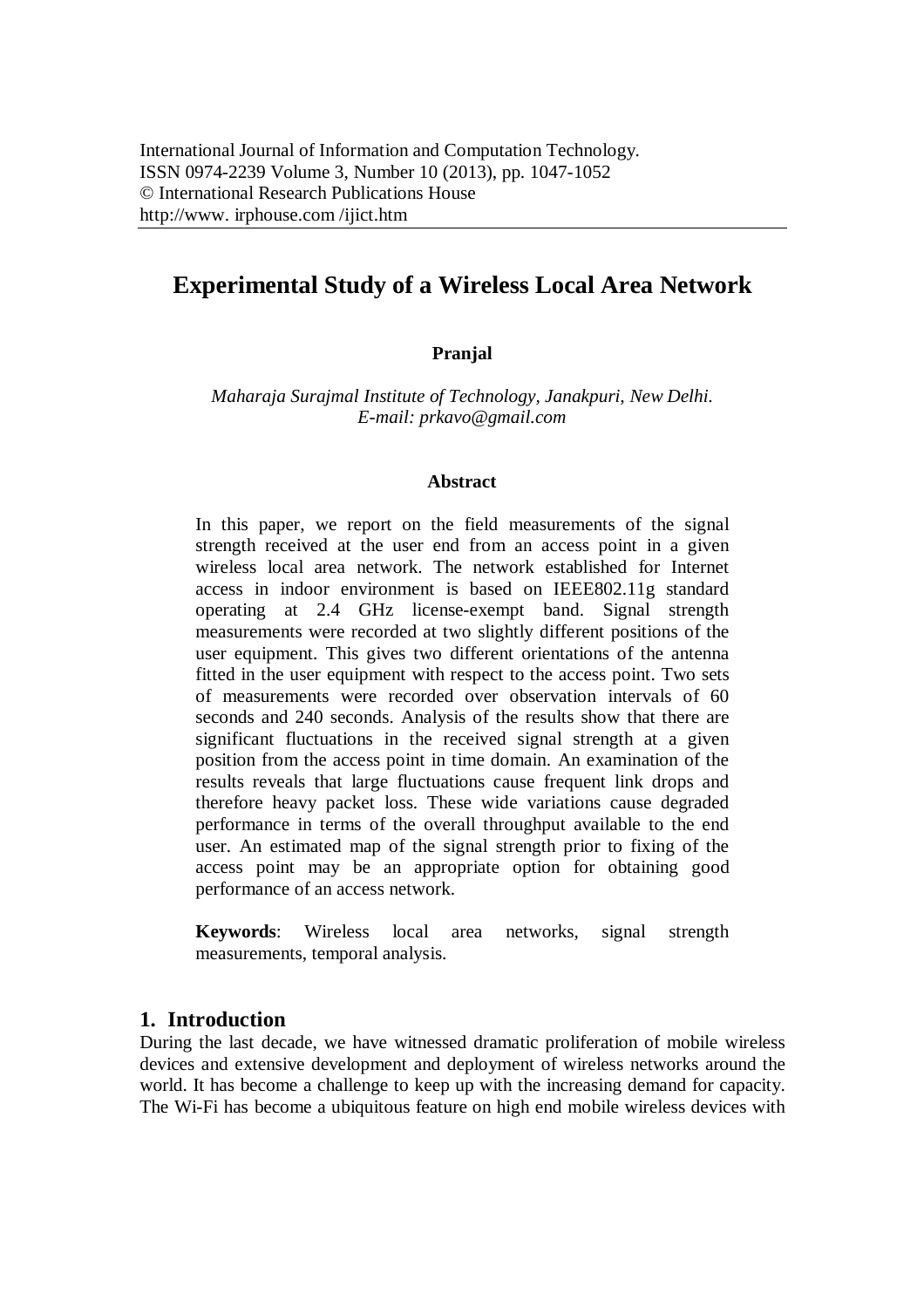97.5% smartphone currently supporting Wi-Fi access. Wireless Local Area Networks (WLANs) based on IEEE 802.11b/g/n standards have been extensively deployed for last mile access in homes, offices, hotels, and airports. As WLANs offer flexible connectivity and economical network access, these are also being deployed in institutions, university campuses and research and development organizations for access to computing resources and information networks.

WLANs are generally deployed in indoor environment. Therefore, structures including walls, roofs, and other household goods act as reflectors and scatterers. This ultimately results in multipath dispersion and attenuate the signal strength received at the user equipment to large extent. The cause and effects of multipath dispersion have been discussed in Theodore S. Rappaport (2002 ) and Kaveh Pahlavan (2003). Multipath dispersion happens because signal from transmitter reaches the receiver via different paths. Traversal of the signal through different path lengths lead to constructive or destructive interference at the receiver. When the signal components meet in same phase, received signal strength is enhanced. But when, different signal components are not in same phase, destructive interference occurs and signal strength received at the end user equipment is attenuated causing fading of the signal.

There are large variations in the received signal strength at the user end, which causes poor performance of the network. This makes the design and implementation of WLAN in indoor environment a challenging issue as discussed at length in Keenan et.al (1990), Jaime Lloret (2004), Davies et al.(2008).

Several studies have been conducted and reported in literature about the signal strength measurement and radio propagation in indoor environment in regard to WLANs. Sandra et.al (2010) have compared the different variants of IEEE 802.11 for their performance through signal strength measurements in indoor environment. Their study is useful for choosing the right technology for given deployment scenario. Ogueijiofor O.S. et.al. (2012) have carried out experimental study for received signal strength measurements and have proposed mathematical prediction model for the signal strength in indoor environment.

Wireless channels are highly dynamic and hence it is always a challenge to assess the consistent performance for ensuring the desirable quality of service. In Chong Tang et.al (2012), frame delivery rate, loss rate, and signal to noise ratio have been studied for their variation in time and space.

In a wireless transmission medium, the signal strength received at the terminal is influenced by small scale and large scale fading. For large scale path loss, received signal strength in dBm at the receiving terminal 'd' distance away from the access point is given below by Tariq Ali and Mohammad Saquib (2011)

$$
P_r(d) = P_t - L - 10\eta \log \frac{d}{d_o} + \chi(\mu, \sigma) \tag{1}
$$

where  $P_r(d)$  is the local mean of shadow faded received signal strength,  $P_t$ : transmitted power, L: constant path loss at a distance d<sup>o</sup> meter away from the access point.  $\chi(\mu, \sigma)$  is a Gaussian random variable. This term in Eqn.(1) reflects the fading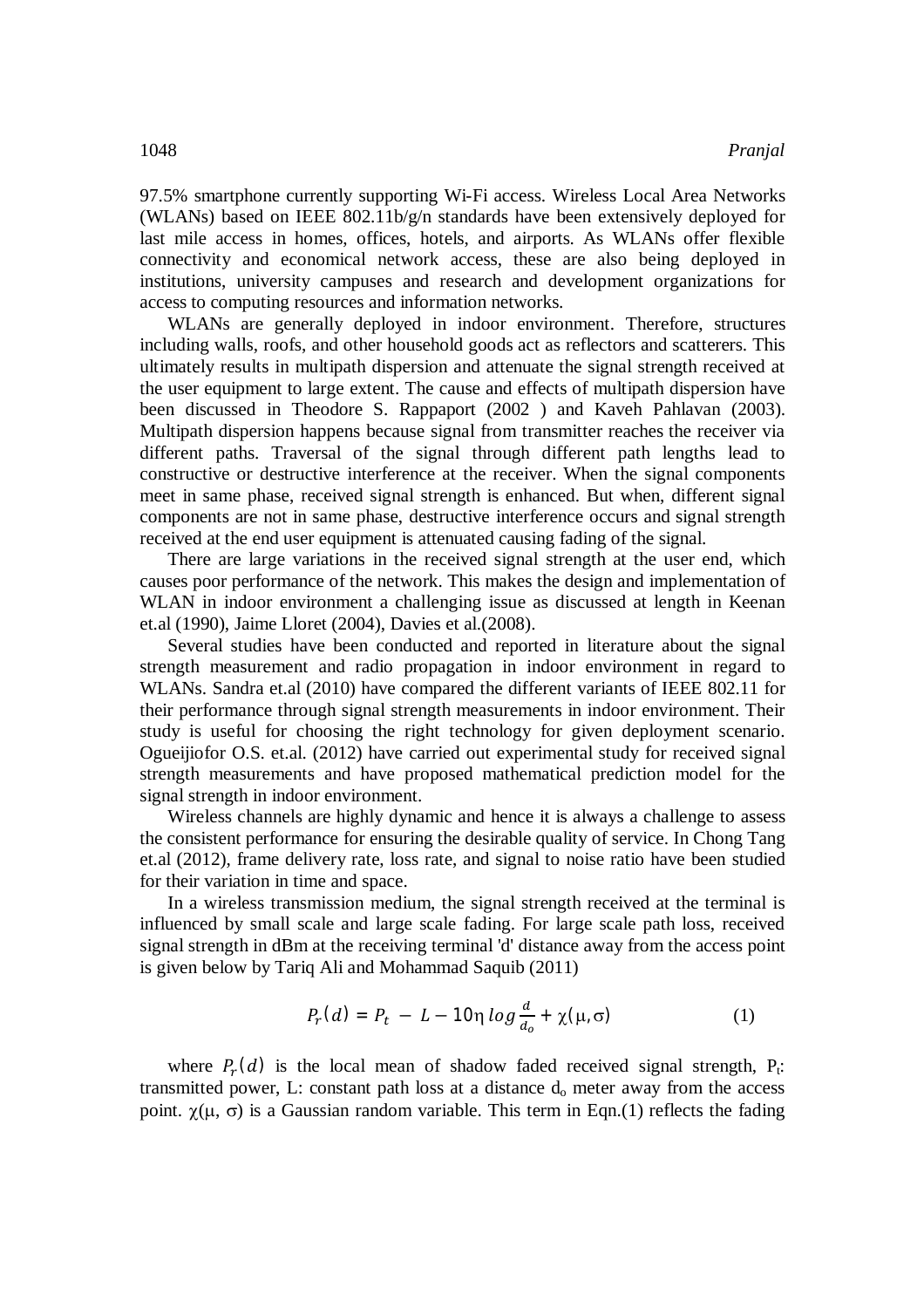component in the received signal strength. Depending upon the severity of the fading, signal strength fluctuate about the mean value of the signal strength.

In this paper, we report on the signal strength measurement in a WLAN based on IEEE 802.11g standard in indoor environment. Analysis of the measurement is also carried out to assess the link quality performance of the network. The rest of the paper is organized as follows: Section 2 describes the measurement campaign used for recording the readings. Results are discussed and analyzed in section 3. Finally conclusions are drawn in section 4.

### **2. Measurement Campaign**

In this work, we investigate the performance of WLAN for its link quality in temporal domain. Our approach is based on the measurement of received signal strength at user equipment. Signal strength measurements are conducted on a laptop which acts as mobile host. The laptop is equipped with Athreos AR9285 wireless network adapter utilizing inSSIDer software tool. Measurements are recorded in an indoor environment placing the mobile host at a fixed location about five meters away from the access point. The access point under consideration is fitted in the running corridor of the first floor houses in a large residential area.

#### **3. Results and Analysis**

Utilizing the experimental setup mentioned in section 3, we have recorded the signal strength measurements in time domain. Fig. 1 shows the scatter plot of received signal strength over an interval of 60 seconds recording 31 readings. As shown in Fig. 2, fluctuations upto -11 dBm in the received signal strength varying between -60 dBm to -71 dBm are observed. Assuming -70 dBm as the threshold for desirable quality of service, it is seen that 0.03% of the time, link goes into deep fade causing heavy packet loss. Fig.3 depicts the scatter plot of measured received signal strength over an interval of 240 seconds. These readings were recorded at a slightly different position of the user equipment. This changes the orientation of the antenna at the end user equipment with respect to the transmitting access point. Surprisingly, the received signal strength degrades significantly. As shown in Fig. 4, signal strength varies from -69 dBm to -82 dBm. It is observed that measurement set approaches an average value of -75.25 dBm over the given interval in later set of measurement. In general, indoor environment is characterized by various salient features. These include radiation fields generated by different electronic devices in the indoor environment. Movement of the human being may also cause fluctuations in the received signal strength at the user end. Metallic objects inside the buildings are also a cause of signal reflection and scattering. Interestingly, transmitter and receiver in indoor environment utilizing WLANS are relatively closer to each other. This causes significant delay spread. The fluctuations observed in our experimental results may be attributed to the varying orientation of the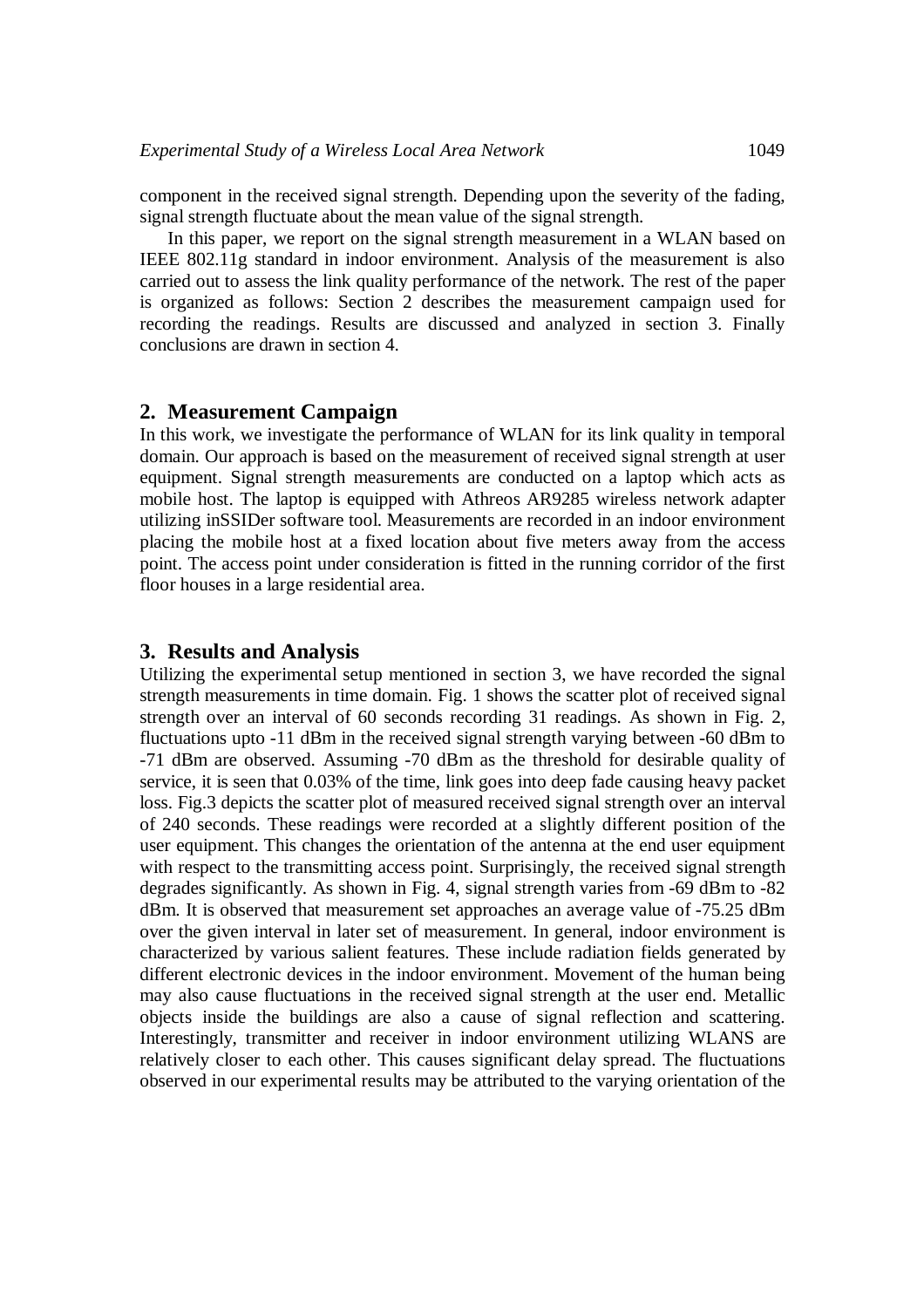obstructions in the path between transmitter and receiver in general and obstacles near the antenna in particular.



**Fig. 1**: Scatter plot of signal strength over 60 seconds.



**Fig. 3**: Scatter plot of signal strength over 240 seconds.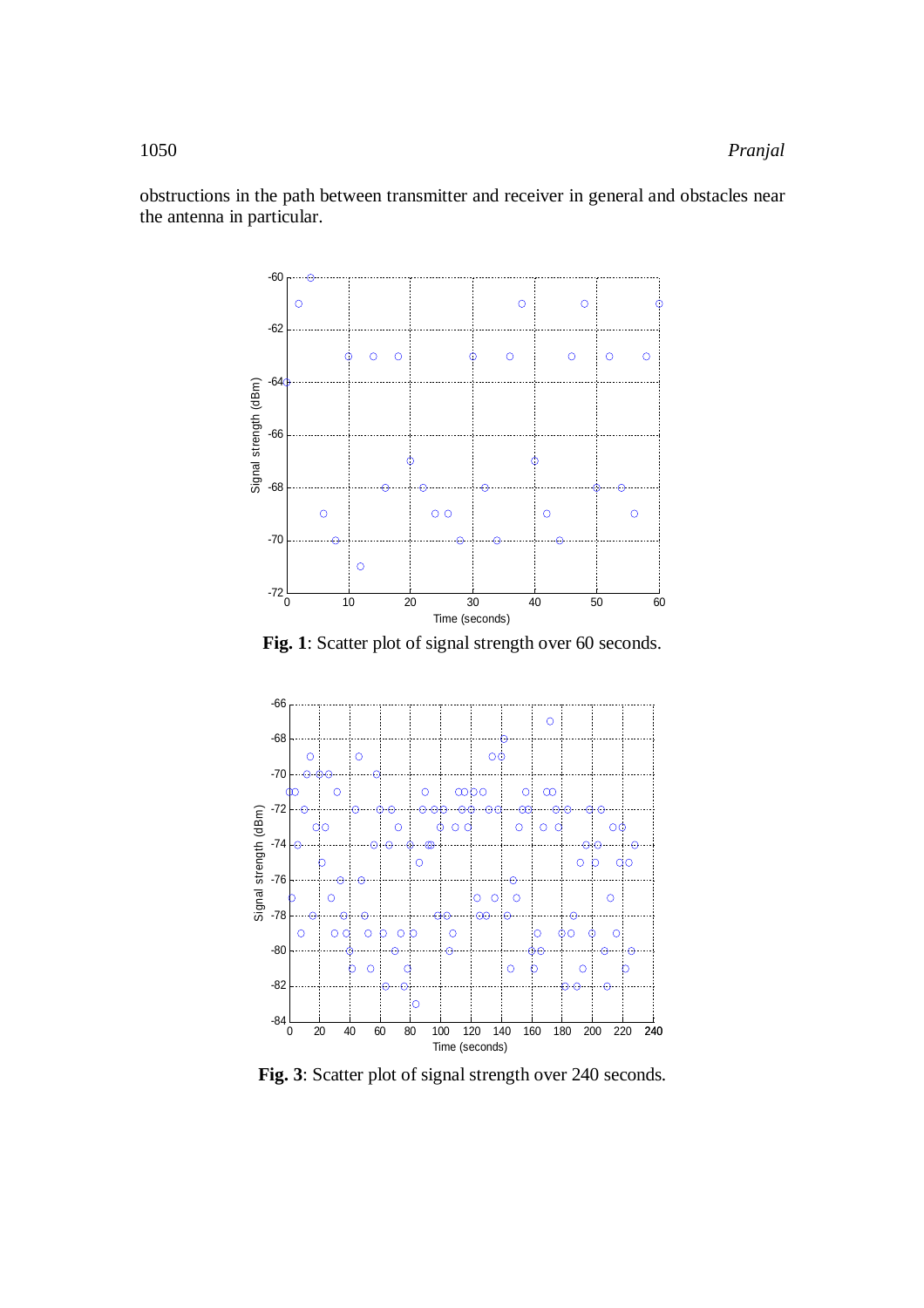

**Fig. 4**: Temporal variation over 240 seconds.

## **4. Conclusion**

We have presented results on the received signal strength measured at the user end for a given access point in wireless local area network. Results were measured and analyzed in time domain. It is shown that for an interval of 30 seconds, variation is on the order of 3.5 dBm in terms of standard deviation. Temporal variation is increased to